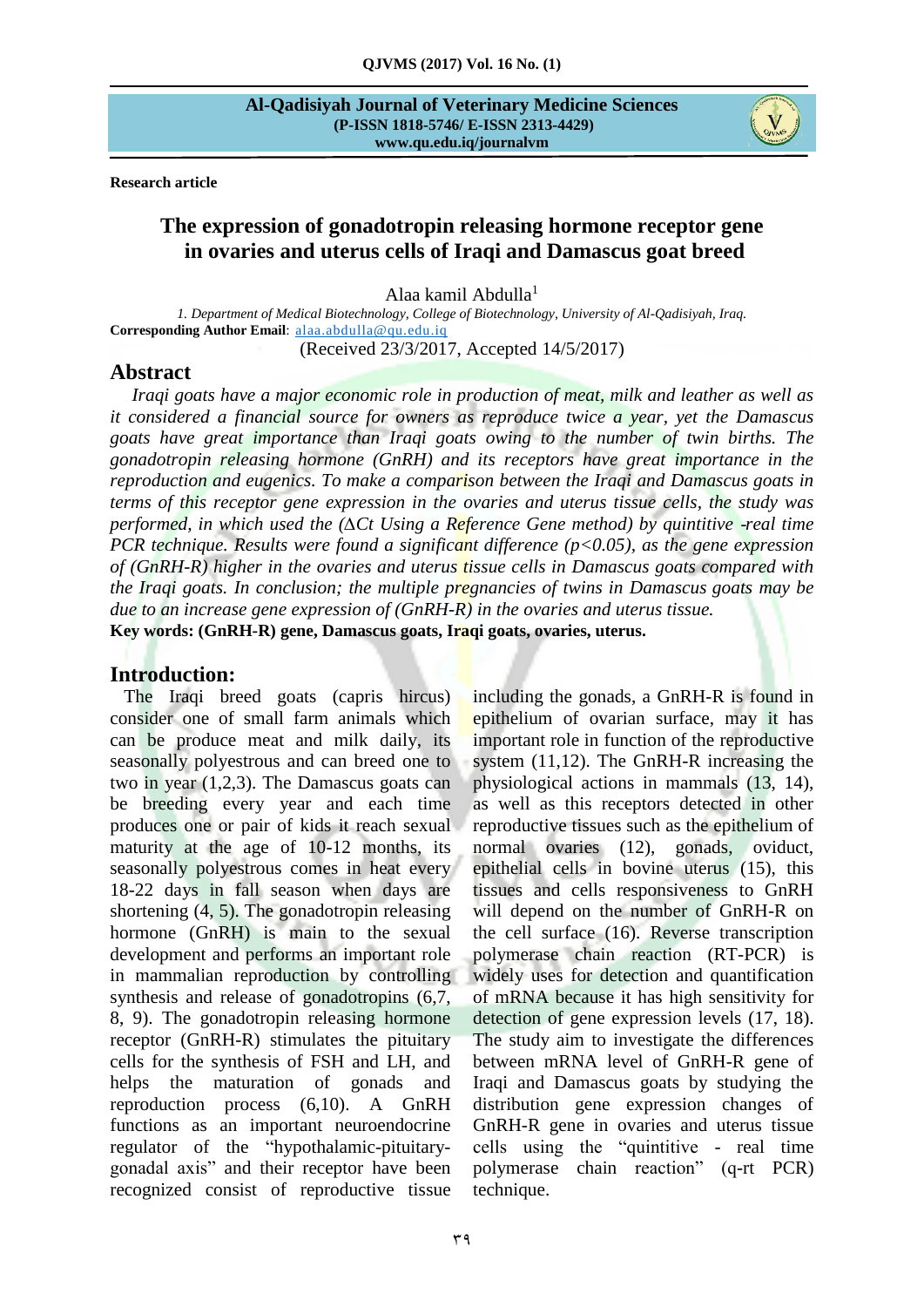# **Materials and Methods:**

**Samples collection and RNA extraction**  The study was conducted on 16 female internal genitalia in follicular stage (presence of the follicles on the ovaries surface) of Iraqi goats (capris hircus) (n=8) and Damascus goats (n=8) at 2.5-3 years during the period from Oct. 2016 to Dec. 2016, collected from Al-Najaf abattoir and transported in normal saline in cool container to the veterinary hospital of Al-Najaf laboratory within 30 min. and rinsing these samples with PBS (phosphate buffer saline pH 7.4 (Bioland Scientific, LLC) and stored in deep freeze (Gesellschaft Fur Labortechnik, GFL, Germany) at -70°C until RNA extraction. Transport all freezing samples to research lab. of Biotechnology College, University of Al-Qadisiyah. The ovaries and uterus tissues of Iraqi and Damascus goats breed were cut by sterile scissors and freed from the surrounding tissues, each ovaries and uterus was cured to three washings in PBS (pH 7.4) and snap frizzing 100 mg from tissue by a liquid nitrogen (-196°C) and homogenization by mortar and pestle to isolated of the total RNA, followed by purification using TRIzol<sup>®</sup> Reagent-Life Technologies (Thermo Fisher Scientific, USA) in line with the company's recommendations. The concentration and purity of total RNA were determined using Nano- spectrophotometer (UV/Vis SPECTROPHOTO - METER, OPTIMA, Japan), then stored at -70°C until synthesize cDNA.

# **Complement deoxyribonucleic acid (cDNA) Synthesis**

The cDNA were synthesized from total RNA by RT-PCR with reference housekeeping (GAPDH) gene (19, 20) use thermal cycle device (MULTIGENE OPTIMAX /THERMAL CYCLE, LABNET, USA), by RT-PCR method of the first strand cDNA, using oligo deoxy thymidine (dT) (Invitrogen Oligo (dT) Primer, Fisher Scientific) according to manufactory protocol of (Omni script™ Reverse Transcriptase,

USA) kit. The RT-PCR (cDNA) products samples were equalized at the same concentrations  $(100 \text{ ng/ul})$  by add the diethyl pyro carbonate (DEPC) water use dilution forma  $(V1.C1=V2.C2)$ , then electrophoresed by (MULTI SUB ELECTRO-PHORESIS, CLEAVER, KOREA), 0.9% agarose gel mixed with the electrophoresis buffers 1X Tris-borate-EDTA (TBE) (21), the voltages were 90 volts for 30 minutes according to (22), and were visualized under UV system used (DESKTO GEL IMAGER SCOPE, OPTIMA INC., JAPAN).

# **Design and optimize primers**

 The GAPDH-R gene primer as a housekeeping (references) gene, so the GnRH-R gene primer as a target gene. These primers sequences were designed by using NCBI- GENE BANK data base and PRIMER 3 DESIGN ONLINE, and used for GABDH-R and GnRH-R amplified a 557,556 base pair (bp) respectively (Table 1).

# **Dissolve primers**

 According manufactory recommended, we making the stock solution 100 pmols/ $\mu$ l for each primers**,** the GABDH-R Primer concentration (forward 34.2, reveres 30.0 nmols) dissolving by add  $(342)$  µl,  $(300)$  µl respectively by sterile DW**,** so dissolving the GnRH-R Primer concentration (forward 44.5, reveres 43.8) nmols by add the sterile DW (445, 438) µl respectively, yet were making the work solution  $(10 \text{ pmols}/ \mu l)$  for each primers, we take 10 ul from each stock solution and equal of this volume to 100 µl by sterile DW.

# **Relative quantification and gene expression analysis**

The q-rtPCR were carried out by an (QuantiTect® SYBR Green PCR, USA) Kit and applicator according to manufactory recommended by (Exicycler™ 96 Real-Time Quantitative Thermal Block instrument, Bioneer, Korea) system in veterinary hospital laboratory of Al-Najaf. Each 25 μL reaction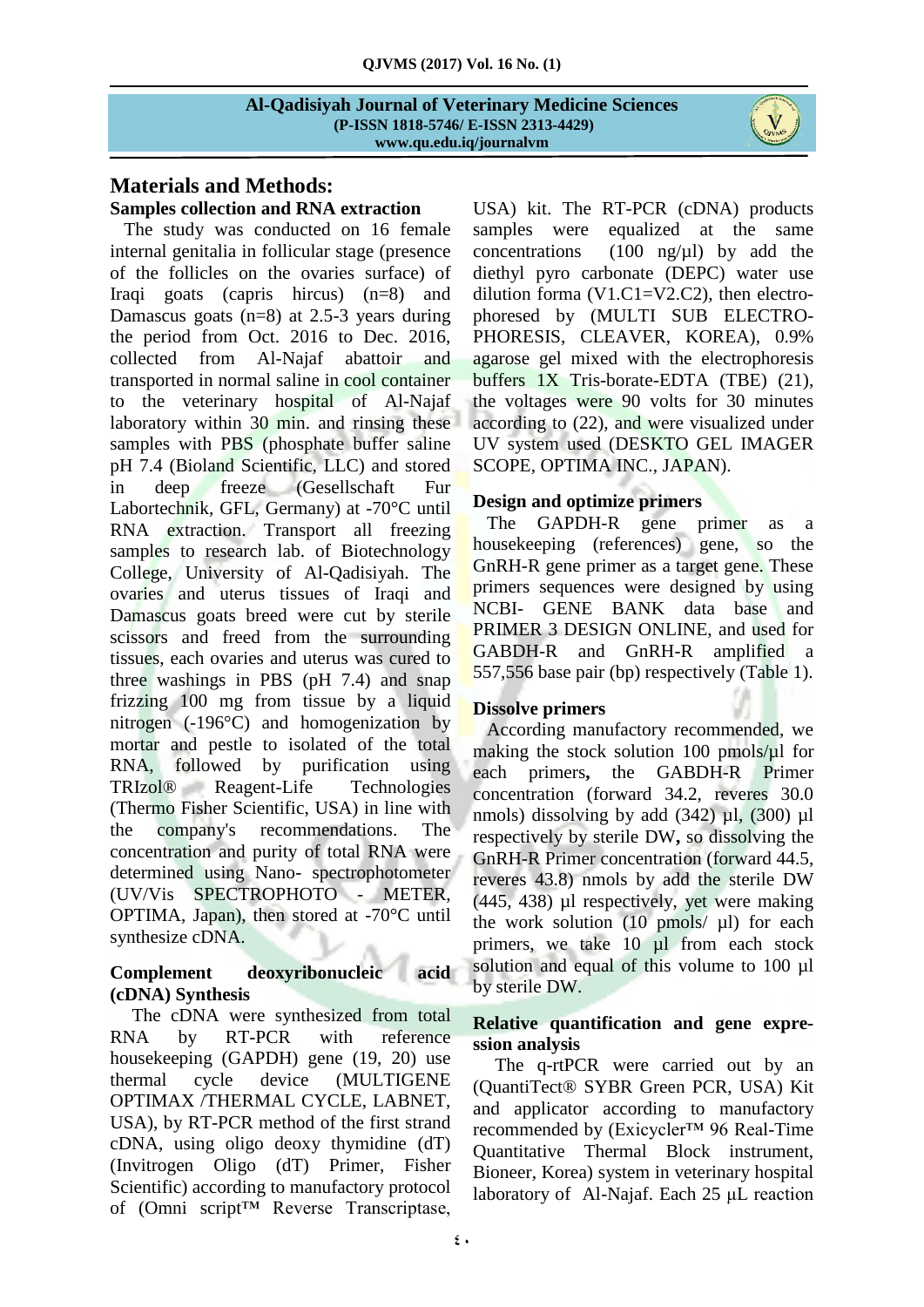contained 12.5 μL of SYBR Green super mix, 1 µl from working solution of each primers, cDNA 100 ng  $/ 3$  µl and 7.5 µl RNase-free water, under the following PCR conditions: the initial denaturation at 95°C for 2 min, followed by 40 cycles of denaturation at 95°C for 30 sec and annealing-extension at 52°C for 1 min, extension at 72°C for 1 min and then a final extension at 72°C for 5 min. Amplification of GnRH-R cDNA was performed in separate tubes, the relative gene expression analysis by ∆CT using a Reference Gene method

with specific formula (Fold change of relative gene expression =  $2^{\wedge}$  - (<sup>CT</sup><sub>target</sub> - $\text{CT}_{\text{reference}}$ ) (23).

## **Statistical analysis**

The means  $\pm$  SE values of expression fold change data to each GnRH-R gene in ovaries and uterus cells of the Iraqi and Damascus goats breed were analyzed using student ttest to estimate the significant differences between this groups, P value less than 0.05 (p≤0.05) was considered significant a suggested by (24), which were done using SPSS (version 23).

**Table (1): Primers sequences with melting temperature (Tm) and product size bp (base pair) of GABDH-R gene and GnRH-R gene.**

| <b>Primers</b>          | <b>Sequences</b>            | Tm      | Product size (bp) |  |
|-------------------------|-----------------------------|---------|-------------------|--|
| GABDH-R-forward         | 5'- AGCCCCGTTGTCTCTTTAGC-3' | 56.3°C. | $557$ bp          |  |
| <b>GABDH-R-</b> reveres | 5'-CCACTGCACTTACCCTCAGG -3' | 58.3°C  |                   |  |
| GnRH-r forward          | 5'-AGTTCTCGCGAGACTTTGCA -3' | 54.2°C  | 556 bp            |  |
| GnRH-r reveres          | 5'-CCAGCATCACCCCACTTGAT-3'  | 56.3°C  |                   |  |

# **Results:**

 The relative expression of target genes in the ovaries and uterus cells in Iraqi and Damascus goats breed calculated by used (∆Ct Using a Reference Gene method) with (QuantiTect® SYBR Green PCR ,US) Kit which described by (20), this samples were analyzed using Microsoft Excel.

### **Relative quantification normalized of Iraqi and Damascus goats**

1- The GnRH-R gene in ovaries cells Iraqi goats and Damascus goats by the ∆CT using a Reference Gene method:

# **Ratio (reference/target) = 2^ Ct (reference) – Ct (target)**

The cDNA  $(100 \text{ ng}/\mu l)$  representing of total RNA which isolated from both ovaries cells was assayed in triplicate for (target) GnRH-R gene and (reference) GAPDH-R gene. The results of ovaries samples are shown below:

| <b>Ovaries sample</b> |         | Ct/GnRH-R Ct/GABDH-R |
|-----------------------|---------|----------------------|
| Iraqi goats           | 17.0484 | 18.2643              |
| Damascus goats        | 16.0971 | 18.665               |

To calculate relative expression, simply normalize GnRH-R expression for each sample use formula:

**2^ CT((GAPDH-R) – CT(GnRH-R )) = Expression**

For ovaries of Iraqi goats cells, this yields **2^ (18.2643 – 17.0484) = 2.339**

For ovaries of Damascus goats cells, this yields **2^ (18.665 – 16.0971)=6.014.** The evaluation of the ratio between the two samples will reveal that these give the results*:*

Ovaries of Iraqi goats expression = Normal/Normal =  $2.339 / 2.339 = 1$ 

Ovaries of Damascus goats expression = Damascus /Normal =  $6.014/2.339 = 2.572$ 

Therefore, the ovaries cells of Damascus goats are expressing GnRH-R gene at a 2.572 fold higher level than ovaries cells of Iraqi goats.

2- The GnRH-R gene in uterus cells in Iraqi goats and Damascus goats by the ∆CT using a Reference Gene method:

| <b>Uterus samples</b> | Ct GnRH-R | <b>Ct GABDH-R</b> |  |  |
|-----------------------|-----------|-------------------|--|--|
| Iraqi goat            | 20.8413   | 18.2643           |  |  |
| Damascus goats        | 19.207    | 18.665            |  |  |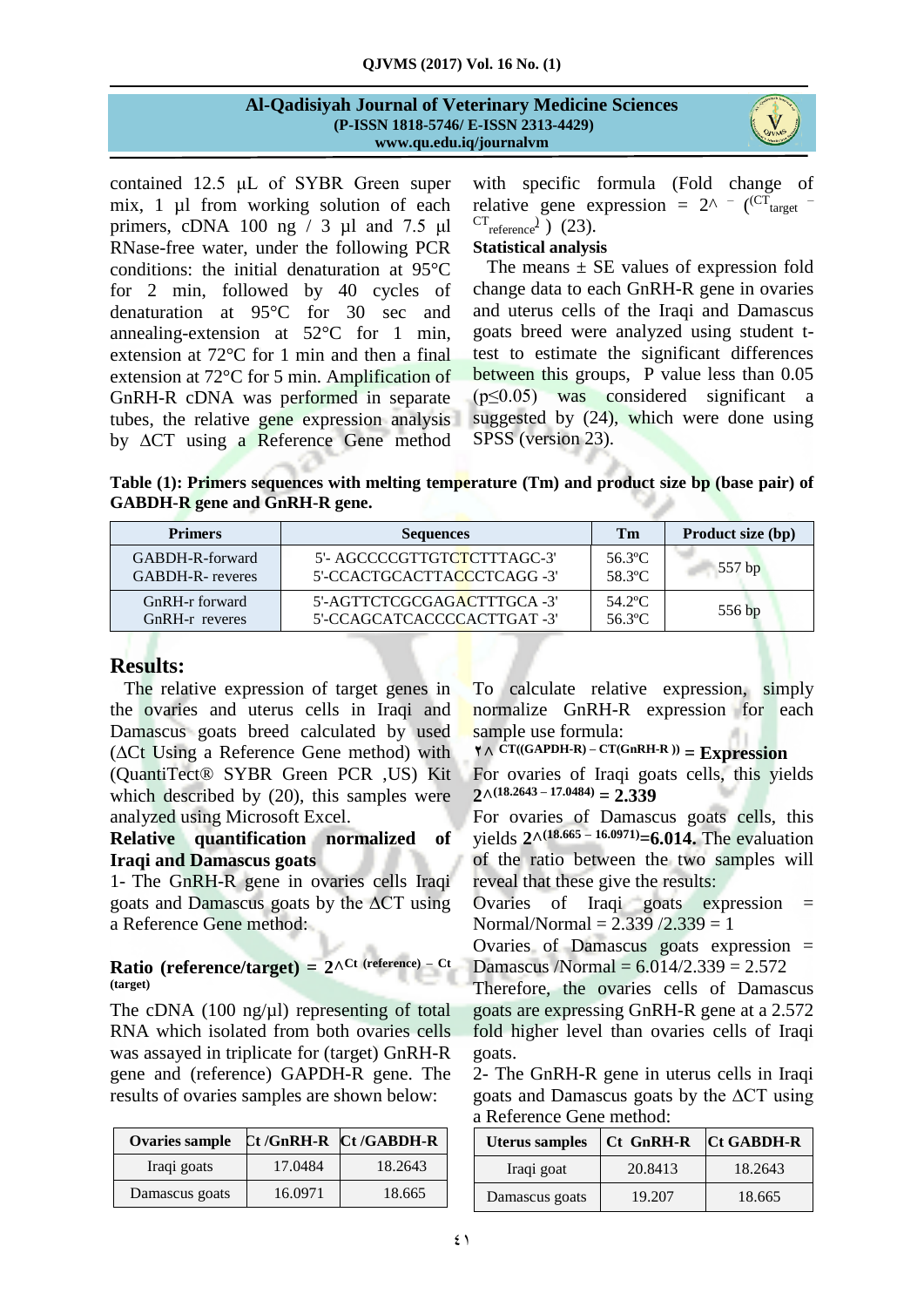

Y.

For uterus of Iraqi goat cells, this yields  $2^{\wedge}$ (18.2643 –20.8413) = 0.1733

For uterus of Damascus goats cells, this  $yields$   $2^{\wedge}$ (18.665 – 19.207) = **0.7054** 

Uterus of Iraqi goat expression = Normal/Normal =  $0.1733 / 0.1733 = 1$ 

Uterus of Damascus goats expression = Damascus /Normal = 0.1733 /0.7054= 0.245 Therefore, the uterus cells of Damascus goats are expressing GnRH-R gene at a 0.245 fold higher level than uterus cells of Iraqi goat.

**Expression of GnRH-R gene in ovaries and uterus cells** 



**Figure (1): Real time-PCR amplification curve of iraqi goats. X-axis represented cycle number (Ct), Y-axis refered to the amplified production; A. GABDH-R (Ct mean = 18.2643) , B. GnRH-R (Ct mean =17.0484) in ovaries cells,C. GnRH-R (Ct mean =20.8413) in uterus cells.**

 The target gene expression normalization was very high -regulated significant (P≤0.05) of GnRH-R genes in the ovaries cells  $(6.0614^{**} \pm 0.25)$  and in uterus cells  $(0.7054)$  $\pm 0.059$  of the Damascus goats, compared with low-regulated genes expression significant  $(P \le 0.05)$  of this receptors genes in the ovaries cells (2.339±0.104) and uterus cells  $(0.1733 \pm 0.017)$  of Iraqi goats (Table 2) & Fig. (1,2, 3).



**Figure (2): Real time-PCR amplification curve of Damascus goats. X-axis represen-ted cycle number (Ct), Y-axis refered to the amplified production: A. GABDH-R (Ct mean = 18.665) , B. GnRH-R (Ct mean =16.0971) in ovaries cells, C. GnRH-R (Ct mean =19.207) in uterus cells.**



**Figure (3): Fold change of mRNA transcript levels of the GnRH-R (1) ovaries of Iraqi goat, (2) ovaries of Damascus goat, (3) uterus of Iraqi goat (4) uterus of Damascus goat.**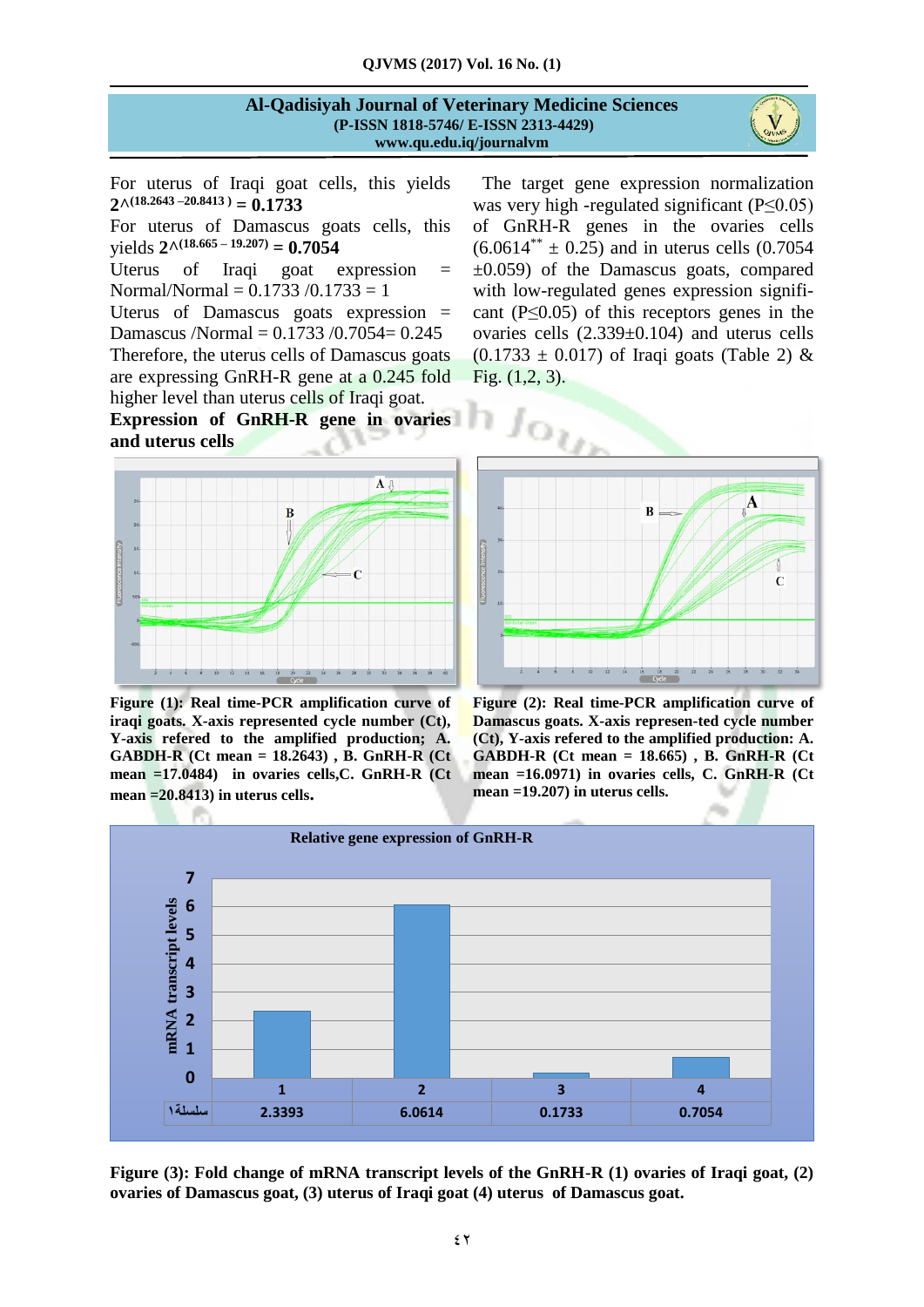

| Table (2): Data analysis of threshold cycle (Ct) and expression values of GnRH-R genes (Mean $\pm$ |  |
|----------------------------------------------------------------------------------------------------|--|
| SE) and Coefficient of variation (C.V $\%$ ) in the ovaries and uterus cells of Iraqi and Damascus |  |
| goat                                                                                               |  |

| Samples                       | $Ct_1$  | Ct <sub>2</sub> | $(\Delta Ct)$ | $2^{(-\Delta Ct)}$ Express | Mean $\pm$ SE.      | $C.V\%$ |
|-------------------------------|---------|-----------------|---------------|----------------------------|---------------------|---------|
|                               | GnRH-R  | <b>GABDH-R</b>  | $Ct_1 - Ct_2$ | values                     |                     |         |
| Ovary of                      | 16.8837 | 18.2643         | $-1.3806$     | 2.6037                     | $2.339 \pm 0.104$   | 0.126%  |
|                               | 16.998  | 18.2643         | $-1.2659$     | 2.4048                     |                     |         |
|                               | 17.111  | 18.2643         | $-1.1530$     | 2.2238                     |                     |         |
| Iraqi goat                    | 17.324  | 18.2643         | $-0.9398$     | 1.9183                     |                     |         |
|                               | 17.276  | 18.2643         | $-0.9878$     | 1.9831                     |                     |         |
|                               | 16.775  | 18.2643         | $-1.4888$     | 2.8065                     |                     |         |
|                               | 17.008  | 18.2643         | $-1.2553$     | 2.3873                     |                     |         |
|                               | 17.008  | 18.2643         | $-1.2553$     | 2.3872                     |                     |         |
|                               | 16.1112 | 18.665          | $-2.5764$     | 5.9645                     | $6.0614** \pm 0.25$ | 0.116%  |
|                               | 15.9973 | 18.665          | $-2.6903$     | 6.4547                     |                     |         |
|                               | 15.9883 | 18.665          | $-2.6993$     | 6.4950                     |                     |         |
| Ovary of                      | 16.2156 | 18.665          | $-2.4720$     | 5.5483                     |                     |         |
| <b>Damascus</b>               | 16.0077 | 18.665          | $-2.6802$     | 6.4098                     |                     |         |
| goat                          | 15.8793 | 18.665          | $-2.8078$     | 7.0022                     |                     |         |
|                               | 16.1222 | 18.665          | $-2.5653$     | 5.9189                     |                     |         |
|                               | 16.4556 | 18.665          | $-2.2320$     | 4.6981                     |                     |         |
|                               | 20.983  | 18.2643         | 2.71909       | 0.1519                     | $0.1733 \pm 0.017$  | 0.28%   |
|                               | 21.333  | 18.2643         | 3.06899       | 0.1191                     |                     |         |
|                               | 21.227  | 18.2643         | 2.9633        | 0.1282                     |                     |         |
| Uterus of                     | 20.857  | 18.2643         | 2.59329       | 0.1657                     |                     |         |
| Iraq goat                     | 20.321  | 18.2643         | 2.05669       | 0.2403                     |                     |         |
|                               | 21.001  | 18.2643         | 2.73689       | 0.1500                     |                     |         |
|                               | 20.782  | 18.2643         | 2.51769       | 0.1746                     |                     |         |
|                               | 20.227  | 18.2643         | 1.96356       | 0.2565                     |                     |         |
| Uterus of<br>Damascus<br>goat | 19.223  | 18.665          | 0.53565       | 0.6792                     | $0.7054 \pm 0.059$  | 0.24%   |
|                               | 19.332  | 18.665          | 0.64522       | 0.6298                     |                     |         |
|                               | 18.773  | 18.665          | 0.08585       | 0.9278                     |                     |         |
|                               | 18.788  | 18.665          | 0.10035       | 0.9182                     |                     |         |
|                               | 19.378  | 18.665          | 0.69035       | 0.6100                     |                     |         |
|                               | 18.987  | 18.665          | 0.29965       | 0.7999                     |                     |         |
|                               | 19.288  | 18.665          | 0.60111       | 0.6493                     |                     |         |
|                               | 19.887  | 18.665          | 1.222         | 0.4286                     |                     |         |

**\*The significant difference at (P≤ 0.05) compared of two breeds, The student t-test of the ovaries samples =8.09, The student t-test of the uterus samples = 6.115, The moderate t-test to this groups =3.326.**

# **Discussion:**

 The first time has determined the mRNA level of GnRH-R gene expression using GAPDH as an internal control in ovaries and uterus of the Iraqi goats and Damascus goats by used q-rt PCR, figures (1, 2, and 3). The genes expression of GnRH-R gene in ovaries of Damascus goats is vary up-regulated (6.0614\*\*), compared with low-regulated of quantities expression in Iraqi goat (2.3393), or the ovaries cells of Damascus goats are expressing GnRH-R gene at a 2.572 fold higher level than ovaries cells of Iraqi goat, table (2) and fig. (3). This results in agreement with (9, 25) which revered to the pulsation of GnRH incitement is fundamental for proper GnRH-R gene expression levels, in the maintaining a strategic distance from down-regulation because of ceaseless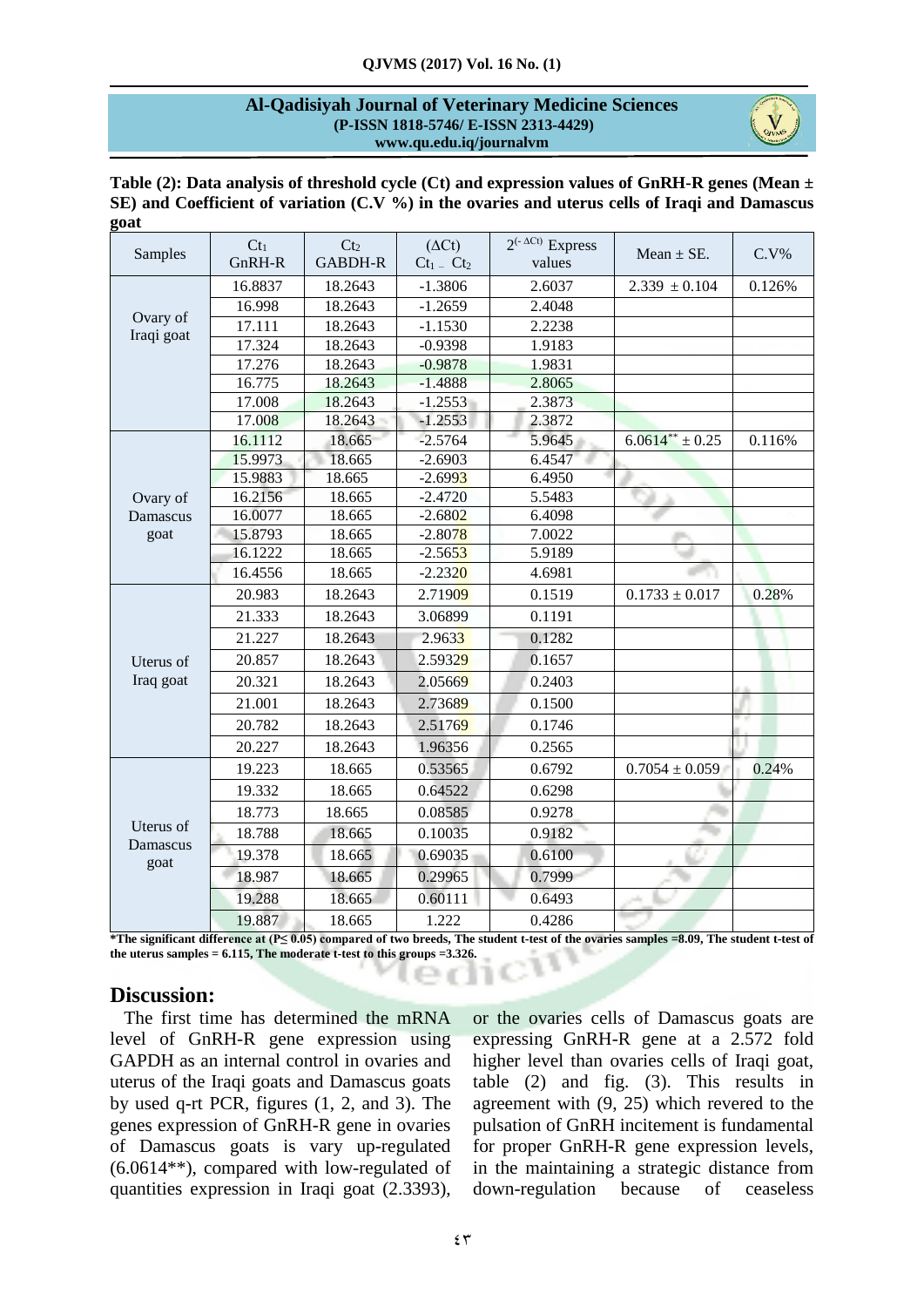

hormonal incitement, because the fact by (26) which revered to that GnRH*-*R mRNA are accounted for to express in the ovaries tissues. The expressions in Damascus goats breed is (0.7054), but in uterus of Iraqi goat breed (0.1733) or the uterus cells of Damascus goats are expressing GnRH-R gene at a 0.245 fold higher level than uterus cells of Iraqi goat, table (2), fig. (3). The GnRH initiation of GnRH-R gene is subsequently a strong boost for expression of various qualities including the quality encoding the GnRH-R gene itself, as indicated by (10,27), this finding which affirm nearness the GnRH-R in ovaries and uterus tissue agreement with (28) which showed the GnRH and GnRH-R mRNA are expressed in myometrial smooth muscle cells and the Iraqi expression of GnRH and receptor alongside the immediate activity of GnRH analogs on the smooth muscle cell DNA synthesis creation recommend an autocrine/paracrine part for GnRH in these tissues. The present study is an endeavor to clarify the impacts of the GnRH-R gene in the ovaries and uterus of Damascus breed goats relative with Iraqi breed, which

### **References:**

- 1-FMAR Federal Ministry of Animal Resources. Department of Statistics, (2005);Khartoum.
- 2-Alwan AF, Amin FAM, Ibrahim NS. Blood progesterone and estrogen hormones level during pregnancy and after birth in Iraqi sheep and goat. Bas. J. Vet. Res. (2010);10 (2) : 153-157.
- 3-Abdullah RB, Kanwal KDS, Wan Khadijah WE Advancement of animal reproductive biotechnology in South East Asia. Asian-Aust. J. Anim. Sci. (2001);14: 61-71.
- 4-Magid SA, Al-Murrani WK, Alkas JI Iraqi country report animal genetic resources. (3<sup>ed</sup>ed.), (2003); Reprinted in Baghdad.
- 5-Mavrogenis AP, Antoniades NY, Hooper RW The Damascus (Damascus) goat of Cyprus. World Animal Review, (2006); 40: 17-22.
- 6-Ciechanowska M, Lapot M, Mateusiak K, Przekop F. Neuroendocrine regulation of GnRH release and expression of GnRH and GnRH receptor genes in the hypothalamus-pituitary unit in different physiological states. Reprod. Biol. (2010);10: 85- 124.

indicates that the expanded discharge of GnRH assumes a focal part in the start of sexual development gonadotropins, as study of (29,30) which their outcomes demonstrated that GnRH-R quality significantly affects reproduction.

## **Conclusion**

The multiple pregnancy of twins in the damascene goats may be due to the high regulated of GnRH-R genes expression in the ovaries of this breeds, In addition to the high difference in gene expression of this gene in uterus cells when compared between Iraqi and Damascus goats. Investigations the GnRH-R gene have role of ovulation and twins pregnancy, could further add to the knowledge in the reproductive biology and result in improvements in goat fertility.

### **Acknowledgments**

Many thanks to Veterinary Medicine College and Biotechnology College/ University of AL-Qadisiyah, and the staffs of veterinary hospital of Al-Najaf, Very thanks to prof. Dr. Dhia Hussein, Dr. Alaa Abdul Zahra for everything them did for me. Finally, thanks to my family who provided me with all the support.

- 7-Adams BA, Vickers ED, Warby C, Park M, Fischer WH, Grey Craig A, Rivier JE, Sherwood NM. Three forms of gonadotropin-releasing hormone, including a novel form, in a basal salmonid, Coregonus clupeaformis. Biology of Reproduction, (2002);67: 232-239.
- 8-Herrero L, Pareja S, Losada C, Cobo AC, Pellicer A, Garcia-Velasco JA. Avoiding the use of human chorionic gonadotropin combined with oocyte vitrification and GnRH agonist triggering versus coasting: a new strategy to avoid ovarian hyperstimulation syndrome. Fertil. Steril. (2011);95: 1137-1140.
- 9-Liu F, Austin DA, Webster NJG. Gonadotropinreleasing hormone- desensitized LbT2 gonadotrope cells are refractory to acute protein kinase C, cyclic AMP, and calcium-dependent signaling. Endocrinology, (2003);144: 4354-4365.
- 10-Fink G. Gonadotropin secretion and its control. In: Knobil E, Neill J, eds. The Physiology of Reproduction. New York, NY: Raven Press: (1988);1349-1377.